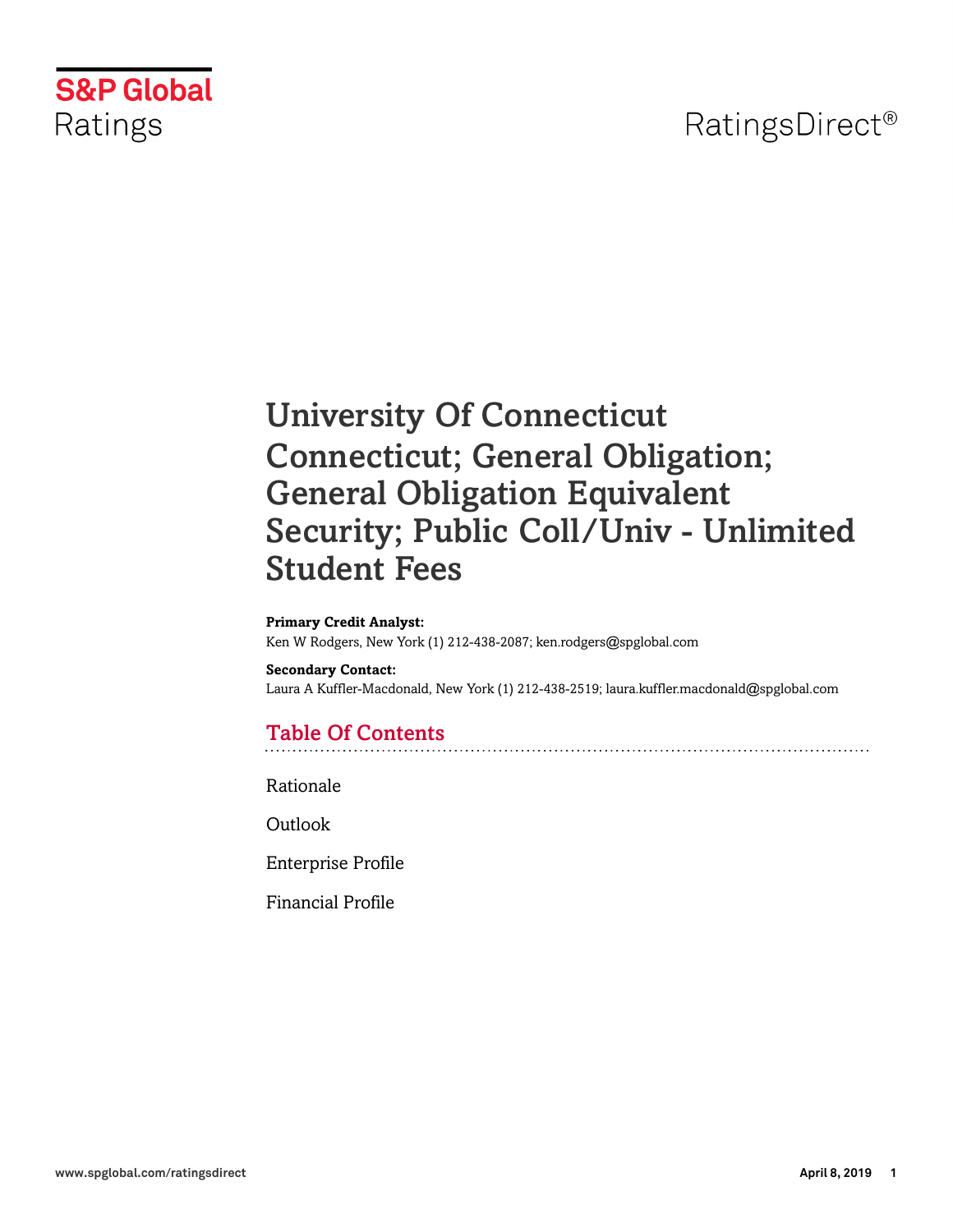# University Of Connecticut Connecticut; General Obligation; General Obligation Equivalent Security; Public Coll/Univ - Unlimited Student Fees

| <b>Credit Profile</b>                                             |              |            |  |  |  |
|-------------------------------------------------------------------|--------------|------------|--|--|--|
| US\$174.5 mil GO bnds 2019 (Connecticut) ser A due 03/31/2039     |              |            |  |  |  |
| Long Term Rating                                                  | $A+$ /Stable | <b>New</b> |  |  |  |
| US\$64.9 mil GO bnds 2019 rfdg (Connecticut) ser A due 03/31/2039 |              |            |  |  |  |
| Long Term Rating                                                  | $A+$ /Stable | <b>New</b> |  |  |  |
| <b>University of Connecticut, Connecticut</b>                     |              |            |  |  |  |
| Connecticut                                                       |              |            |  |  |  |
| University of Connecticut (Connecticut) GO                        |              |            |  |  |  |
| Long Term Rating                                                  | $A+$ /Stable | Downgraded |  |  |  |
| University of Connecticut (Connecticut) GO                        |              |            |  |  |  |
| Long Term Rating                                                  | $A+$ /Stable | Downgraded |  |  |  |

## <span id="page-1-0"></span>Rationale

S&P Global Ratings lowered its long-term ratings on all outstanding University of Connecticut (UConn) general obligation (GO) bonds and special obligation-student fee revenue (SO-SFR) bonds to 'A+' from 'AA-'. At the same time, S&P Global Ratings assigned its 'A+' long-term rating to UConn's estimated \$174.5 million series 2019A GO bonds and \$64.9 million series 2019A refunding GO bonds. Total debt affected by this rating action, inclusive of the current debt issuance, minor loans, and capitalized leases, is \$2.15 billion. The outlook is stable for all issues.

The rating revision reflects our view that UConn's financial performance and available resources are constrained due to ongoing state budgetary pressure that limits improvement in financial operations and inhibits additional issuance of non-state supported debt. Despite this constraint, we currently rate UConn one notch above the state (For more detail, please refer to our Connecticut analysis, published March 19, 2019) as UConn derives over 70% of its revenue from non-state sources and exhibits certain other characteristics that make it somewhat independent of the state in our view.

The long-term ratings reflect our view that UConn's enterprise profile is very strong and its financial profile is strong, leading to an initial indicative stand-alone credit profile rating of 'a+' and final bond issue rating of 'A+'.

The series 2019A bonds issued pursuant to the state's University of Connecticut 2000 Act are referred to as general obligation debt service commitment (GO-DSC) bonds as they are backed by both the university's GO pledge and the state's commitment to pay debt service. In contrast, student fee revenue secure UConn's SO-SFR bonds.

The rating further reflects our opinion of UConn's credit strengths, which include: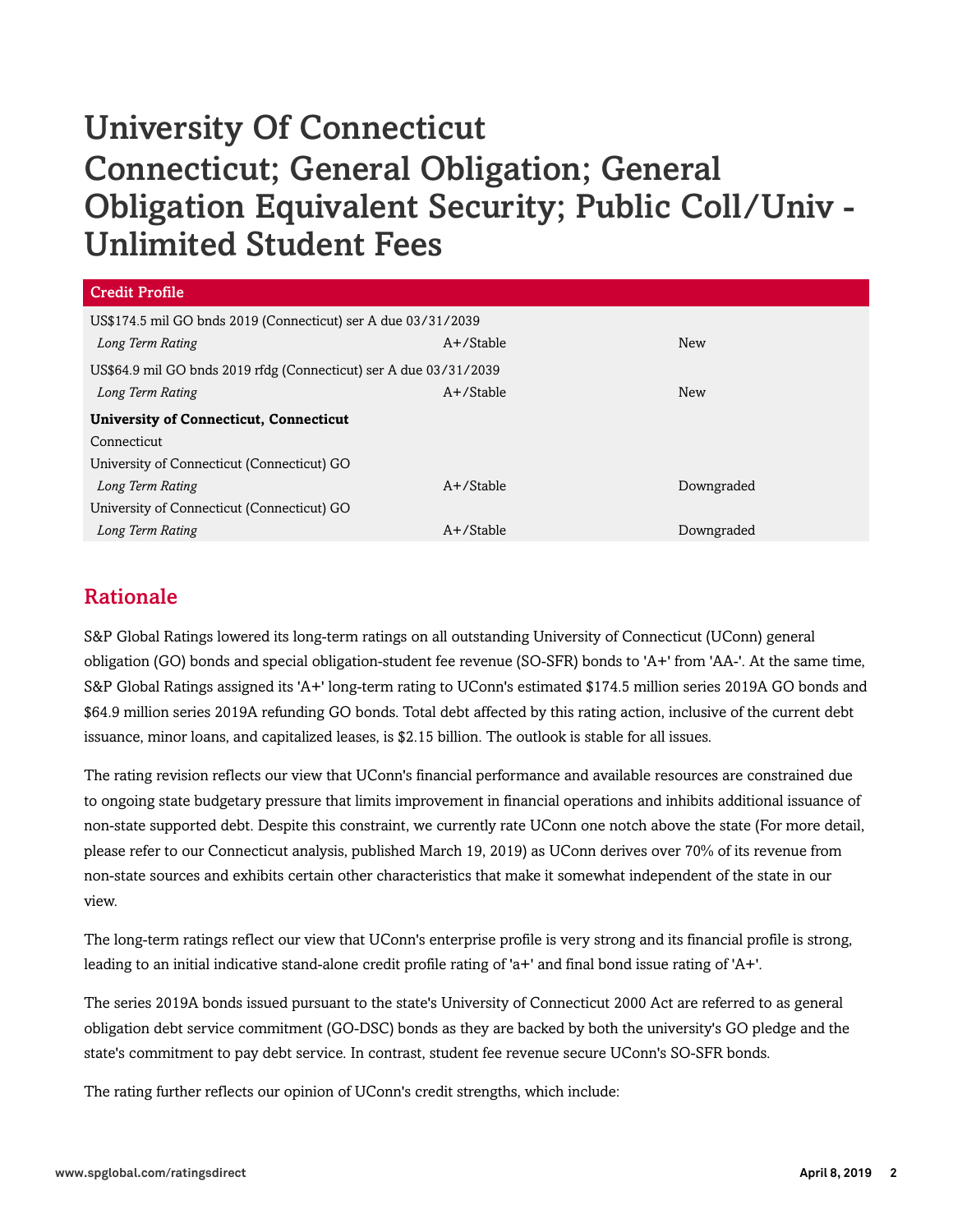• Status as the flagship public university in Connecticut;

• A favorable FTE enrollment trend with modest growth in each of the past five fall enrollment periods;

• Longer term trend of increasing selectivity and improved graduation rates;

• Significant state support for capital with almost all capital needs paid for directly by the state pursuant to the UConn 2000 Act while state operating appropriation declined in both fiscal 2017 and 2018 due to the state's budgetary pressures;

• Continued progress in implementing a major initiative known as Next Generation Connecticut--a \$1.55 billion investment begun in July 2015 and being made through fiscal year 2027 to promote growth in the STEM disciplines--however, operating appropriations from the state for fiscal years 2015 through 2019 were significantly reduced relative to what was originally planned due to the state's fiscal challenges; and

• Somewhat high, but manageable, debt burden as most debt is state-supported while the debt burden associated only with student fee revenue backed debt is very modest.

Factors diminishing UConn's credit strengths in our view include:

• Recurring operating deficits on a full-accrual basis in each of the past five years as the university doesn't budget for depreciation, although its budgets attain near break-even or better performance on a cash basis in most recent years except for fiscal 2018;

• Modest available resources for the rating category that we estimate results in a 76.2% adjusted unrestricted net assets to pro forma debt ratio for fiscal 2018 excluding state supported debt (GO-DSC);

• Continuing large capital needs that have pushed outstanding debt over the past five years on a pro forma basis (inclusive of the current issuance) to \$2.15 billion at fiscal year-end 2018 from \$1.1 billion at fiscal year-end 2012; and

• Strong competition from private and public colleges and universities throughout the U.S. and particularly in the northeast where most students reside.

UConn derives a fair amount of financial support from Connecticut through its operating appropriation, capital support in the form of its GO-DSC bonds, and reimbursement of a portion of costs associated with its fringe benefits. However, we believe UConn exhibits enough independence from the state such that the rating is not linked to the rating on the state. UConn derives the majority of its operating revenue, 74%, from non-state supported sources e.g., tuition and fees, grants and contracts revenue, auxiliary operations, and health care and professional services revenue. In addition, we view UConn's financial resources as sufficient to support the rating supplemented by the university's robust philanthropic support realized through the University of Connecticut Foundation (fiscal 2018 contributions \$65.0 million). However, since Connecticut influences a number of decisions UConn makes about its strategic priorities and financial practices the rating on the state informs our thinking about how we view UConn's financial profile.

We understand proceeds from the current debt issues are for various projects authorized pursuant to the UConn 2000 infrastructure improvement program.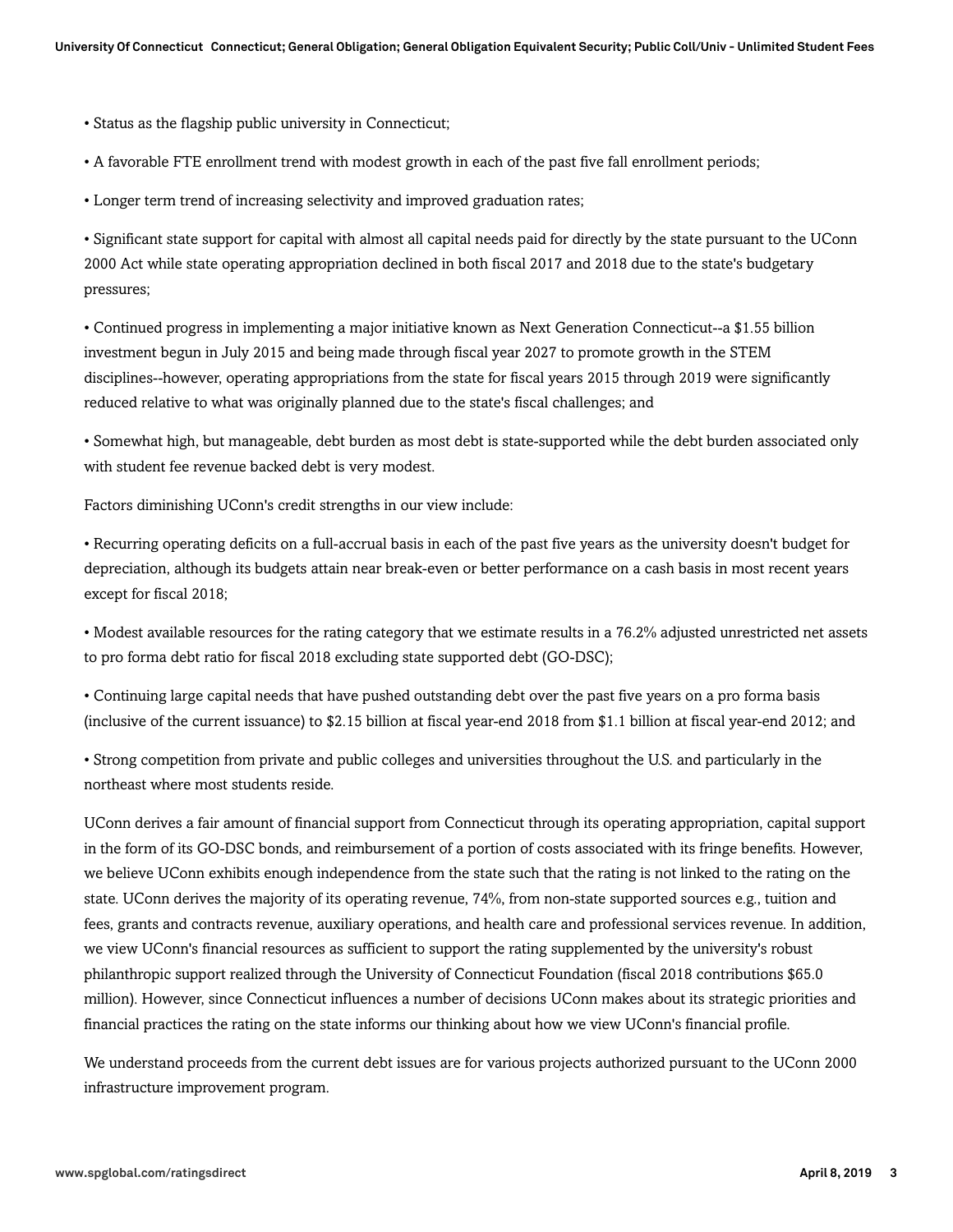## <span id="page-3-0"></span>**Outlook**

The stable outlook reflects our view that over the next two years UConn's enrollment is likely to remain relatively stable despite an increasingly competitive northeast higher education market while ongoing state budgetary pressure depresses financial performance and available resources growth. In addition, the outlook reflects our expectations that a presidential leadership transition expected in August 2019 will occur smoothly and that senior management and faculty leaders will continue to follow responsible and timely budget practices to assure no further diminution in financial performance and maintain adequate available resources while limiting additional debt issuance.

#### Downside scenario

A lower rating is possible if student demand begins to slow leading to a reduction in net tuition revenue growth that when combined with a more stringent state operating appropriation perpetuates cash-based deficits and a reduction in available resource ratios. Also, additional debt without a commensurate increase in available resources could pressure the ratings.

#### Upside scenario

A higher rating is not likely during the outlook period in our view due to modest financial operations and available resources while the capital expansion program continues, albeit at a slightly reduced pace due to the state's budgetary situation. Consideration of a higher rating would be predicated upon enrollment growth continuing, total outstanding debt being reduced, and available resources improving. Furthermore, since UConn is dependent to some degree on Connecticut for operating and capital support, the rating on the state will continue to inform our view of UConn's financial profile.

### <span id="page-3-1"></span>Enterprise Profile

#### Industry risk

Industry risk addresses the higher education sector's overall cyclicality and competitive risk and growth by applying various stress scenarios and evaluating barriers to entry, levels and trends of profitability, substitution risk, and growth trends observed in the industry. We believe the higher education sector represents a low credit risk when compared with other industries and sectors.

#### Economic fundamentals

In our view, UConn has limited geographic diversity with 27% of students coming from out of state. As such, our assessment of UConn's economic fundamentals is anchored by the Connecticut GDP per capita of \$68,648.

#### UConn 2000 Act

The UConn 2000 Infrastructure Improvement Program established by the UConn 2000 Act is designed to modernize, rehabilitate, and expand the university's physical plant. The act provides for a three-phrase 32-year capital budget program from fiscal years 1996 through 2027, originally estimated to cost \$4.6 billion (the capital bonding program was extended through fiscal year 2027 in October 2018 by Public Act 17-2). UConn expects the GO bonds (state debt-service-commitment bonds) to finance \$4.3 billion, whereby the state pays directly for debt service out of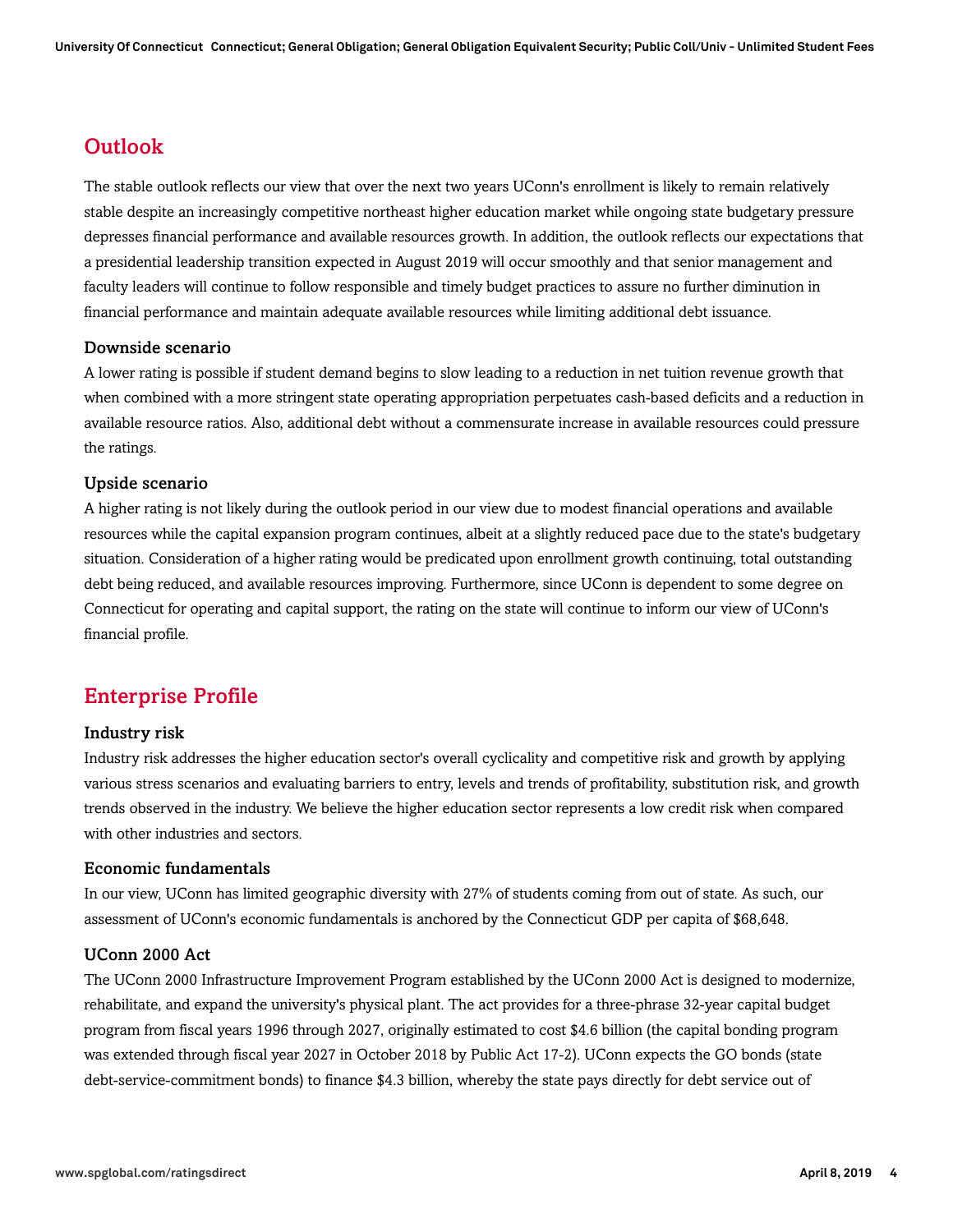general-fund resources; the balance of the estimated cost of the UConn 2000 projects may be met by state bonds, the university's special obligation student-fee revenue bonds, gifts, or other revenue or borrowing resources.

In connection with the UConn 2000 program, the university issued approximately \$2.9 billion in par value of state debt-service-commitment bonds (excluding the current issuance and refunding issues) that provided \$3.1 billion in project funding, leaving \$1.1 billion in project costs financed with state debt-service-commitment bonds. UConn also issued approximately \$340.3 million (not including refunding bonds) of special obligation student-fee revenue bonds to fund \$341.2 million of UConn 2000 project costs, and an additional \$81.9 million in a non-publicly offered governmental lease-purchase agreement for the UCONN2000 Heating Plant Upgrade project (also referred to as the Cogeneration Utility Plant on the Storrs Campus), and \$5.4 million for a hotel.

In December 2012, UConn's health center entered into a \$203 million credit tenant lease with a private investor for the construction of a new ambulatory care center and with parking facilities. Also, UConn Health Center in the spring of 2016 completed construction of a new patient tower. The new tower and the ambulatory care facility, along with the renovation of other health center facilities, are part of the economic revitalization plan known as Bioscience Connecticut.

#### Market position and demand

Founded in 1881, UConn is one of the nation's nine colonial land grant colleges and since 1965 has been the flagship institution of the state's higher education system. UConn offers eight undergraduate degrees, seventeen graduate degrees, and six professional degree programs through its 14 different colleges and schools. In addition to the main campus in Storrs, there are four undergraduate regional campuses throughout the state: Avery Point campus in Groton; new downtown Hartford campus that includes the university's re-located School of Law & Graduate Business Center; the Stamford campus; and the Waterbury campus. In addition, there is the campus for the university's Health Center in Farmington and School of Law in Hartford.

Total headcount enrollment (excluding UConn Health) over the past five years rose approximately 3.8% to 31,646 in fall 2018, from 30,474 in fall 2013. Total FTE enrollment over the same period rose 6.1% to 28,287 in fall 2018, from 26,673 in fall 2013. Management expects enrollment to remain relatively flat for fall 2019 as the current and past year's reductions in state support affect the university. Connecticut residents typically make up approximately 76% of the undergraduate FTE enrollment of 22,948 in fall 2018.

UConn's selectivity has improved quite significantly as it accepted just 48.8% of the students that applied in fall 2018 in comparison with fall 2013 when it accepted 66.9% of the freshman applicants. Student quality, as measured by SAT scores, exceeds the state and national averages at 1306 for the fall 2018 entering freshman class. The university competes with a large number of northeastern public and private universities and generally has maintained very affordable tuition levels relative to these peer institutions.

For the 2018-2019 year, tuition and mandatory fees for in-state students totaled \$15,730; for out-of-state students, it was \$38,098. We understand tuition will increase \$950 for in-state and \$1,250 for out-of- state students for the 2019-2020 school year.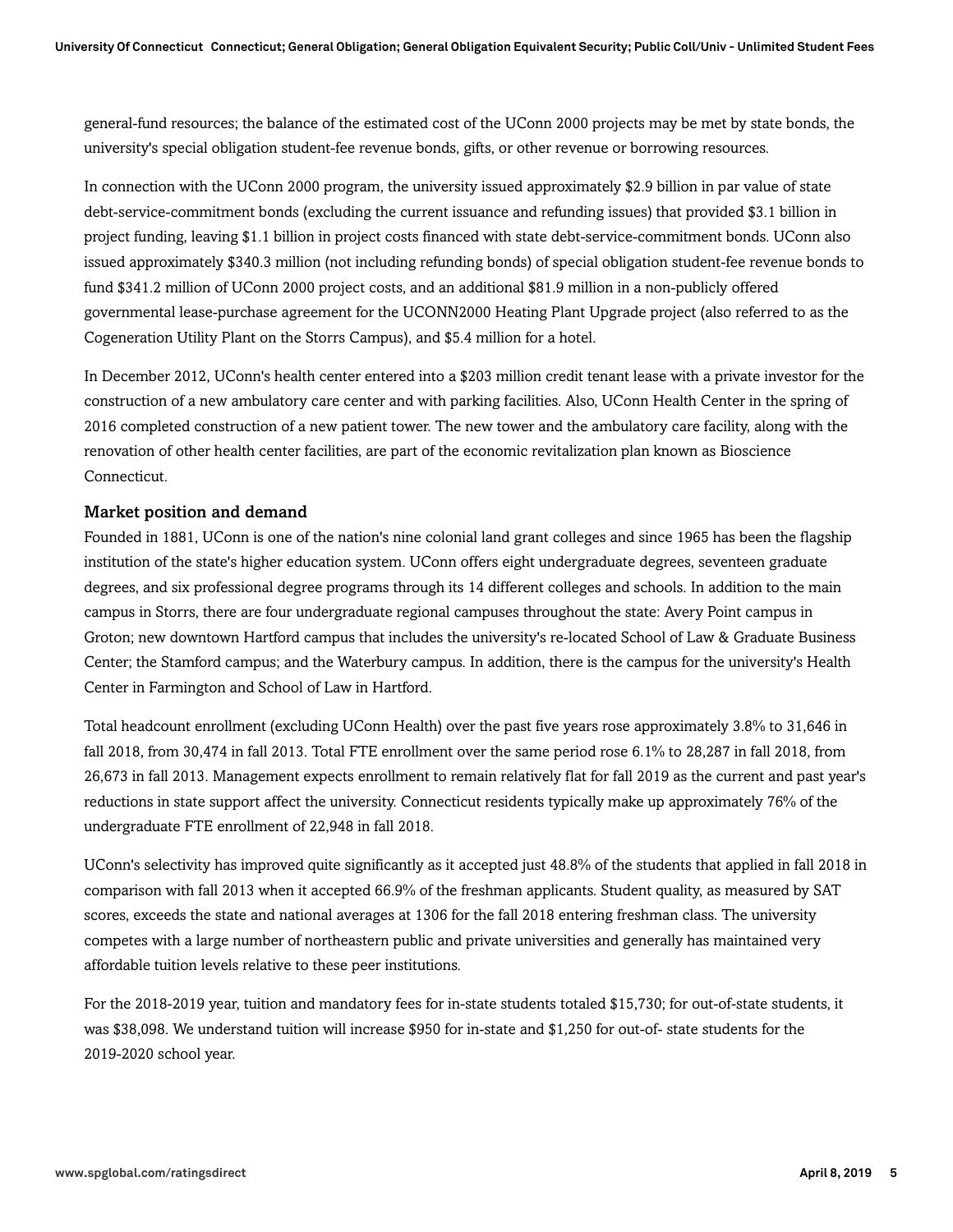#### Management and governance

UConn's management and governance is sound and for the past few years has generally been stable. Its president, Ms. Susan Herbst, Ph.D., who assumed her duties in July 2011 and intends to retire at the end of the current school year, leads the university. Earlier this year UConn's board of trustees confirmed the appointment of Mr. Thomas C. Katsouleas, Ph.D., as UConn's 16th president effective Aug. 1, 2019. President-elect Katsouleas comes to UConn from the University of Virginia where he is currently serving as provost and executive vice president. In addition, Mr. John Elliot was recently named interim provost and executive vice president for academic affairs replacing Mr. Craig Kennedy who held that position for less than a year. Mr. Elliot was formerly the dean of UConn's business school.

Dr. Andrew Agwunobi, a former director with Berkley Research Group (a consulting firm UConn Health has used), is the executive vice president for health affairs. The university in June 2018 issued a solicitation of interest seeking proposals for a public private partnership for UConn Health and its clinical enterprise (the hospital and medical group). The response period closed on Dec. 4, 2018, and UConn Health states it is currently evaluating responses received, however, it was widely reported that this initiative was unsuccessful in finding a suitable partner. We presume the president-elect, when he assumes office, will be instrumental in determining the future direction that the clinical enterprise takes.

#### UConn Health Center

The UConn Health Center consists of the School of Medicine, School of Dental Medicine, UConn John Dempsey Hospital, the UConn Medical Group, University of Connecticut Finance Corporation, Correctional Managed Healthcare, research labs and other support facilities. Founded in 1961, its campus is on 206 acres in Farmington, eight miles east of Hartford.

Through UConn John Dempsey Hospital (JDH; 234 licensed beds), the center provides specialized and routine inpatient and outpatient services. About 500 physicians are affiliated with the UConn Health Center either through admitting privileges to its health facilities or conducting research on the university's behalf. The UConn Medical Group is the largest medical practice in Greater Hartford, offering patients access to health care services from more than 400 Health Center physicians in more than 50 specialties. As of fall 2018, UConn Health had approximately 611 professional students in the Schools of Medicine and Dental Medicine, 311 graduate students in Master's and Doctoral programs, and approximately 760 residents and postdoctoral fellows. Management notes that enrollment at UConn Health had been flat historically and that a key component of the Bioscience Connecticut initiative is to grow enrollment by 30%.

The 425 students enrolled in the medical school in fall 2018 represent an increase of 15% over the 2014 enrollment and management indicated this indicates significant progress in attaining Bioscience Connecticut goals.

A major \$864 million expansion and renovation program at the UConn Health Center that is part of the Bioscience Connecticut plan was completed in 2018. The expansion and renovation program included a \$318 million patient tower that opened in May 2016, renovations, and conversion of the existing hospital to a research building for \$163 million, and a new \$203 million ambulatory care center that opened mi-September 2016.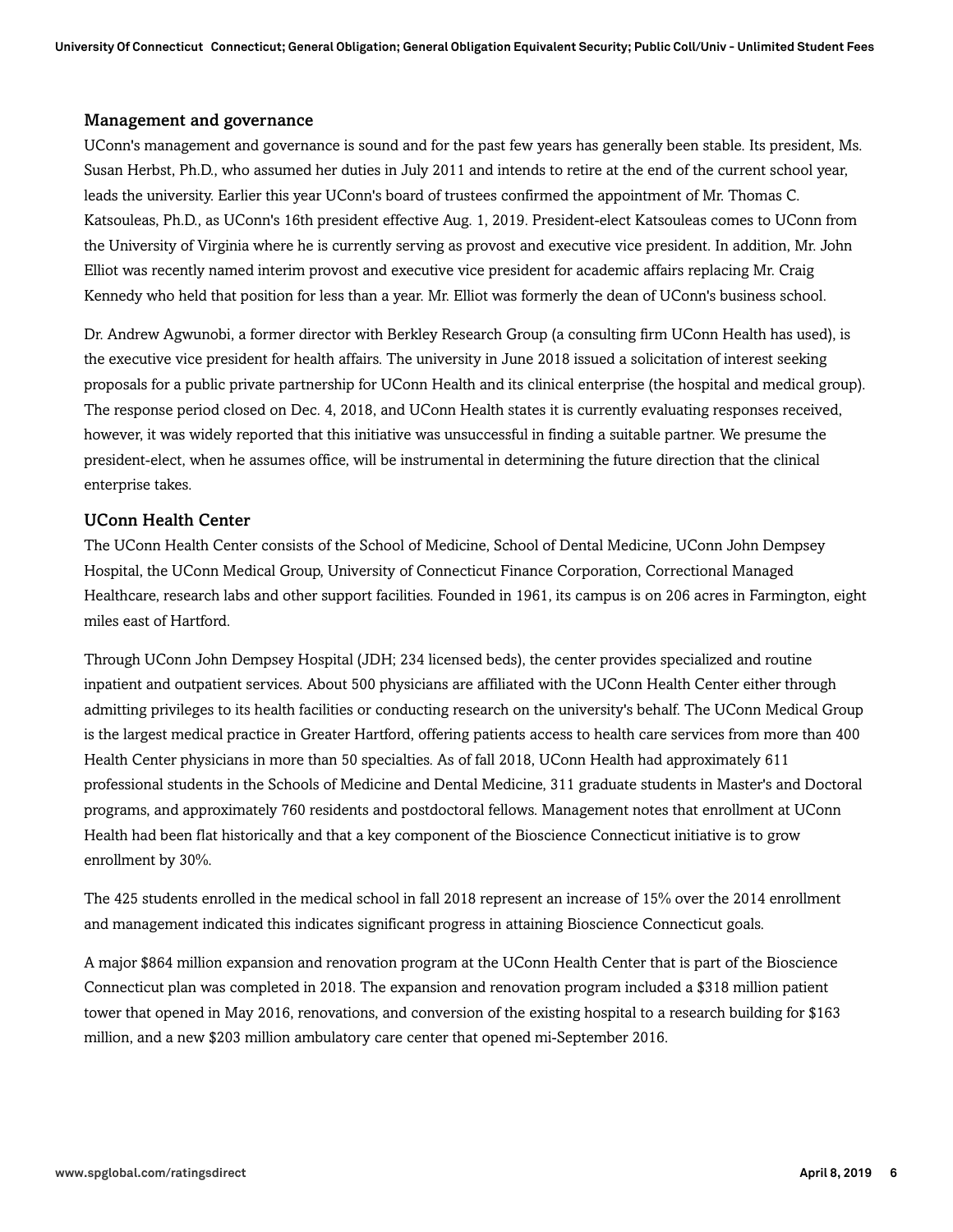## <span id="page-6-0"></span>Financial Profile

#### Financial management policies

UConn has formal policies for endowment, investments, and debt. It operates according to a five-year strategic plan, has a formal reserve liquidity policy, and centrally manages both cash and debt. The university meets standard annual disclosure requirements. The financial policies assessment reflects our opinion that while there may be some areas of risk, the organization's overall financial policies shouldn't impair its future ability to pay debt service. Our analysis of financial policies includes a review of the organization's financial reporting and disclosure, investment allocation and liquidity, debt profile, contingent liabilities, and legal structure and a comparison of these policies with comparable providers.

#### Financial performance

UConn's revenue diversity for fiscal 2018 is good with student dependence (net tuition and auxiliary revenue) of 57.8%, state operating appropriation of 26.3%, research grants and contracts of 9.6%, and other, 6.3%.

UConn's operating appropriation for fiscal 2018 was \$189.0 million compared with \$217.8 million in fiscal 2017. Also, the state picks up fringe benefit and other costs that totaled \$154.0 million in fiscal 2018 and was \$156.3 million in fiscal 2017. For fiscal 2019 the operating appropriation is \$190.6 million and the reimbursement for fringe benefits and other costs is \$156.2 million. UConn Health Center receives a separate appropriation from the university. UConn Health's appropriation for fiscal 2018 is \$117.7 million down from the fiscal 2017 appropriation of \$134.6 million. For fiscal 2019 UConn Health's appropriation is up slightly to \$119.7 million.

UConn's financial operating performance is consistently negative on a full accrual basis. In fiscal 2018 adjusted operating loss is \$173.4 million (negative 11.7%) compared with \$74.9 million (negative 5.3%) in fiscal 2017. Results have generally been near break even or better on a cash basis in recent years, however, in fiscal 2018 since depreciation is \$108.2 million it appears a cash deficit was recorded. In fiscal 2017, UConn recorded an adjusted cash based operating surplus of \$29.9 million representing 2.1% of total adjusted operating expense of \$1.41 billion a favorable improvement over the prior year's cash-based deficit of 1% of total adjusted operating expense of \$1.44 billion. On a current fund budgetary (cash) basis, UConn estimates it will break even for fiscal 2019.

The financial results generally relate to all UConn programs except for the Health Center. Programs included are the Storrs-based undergraduate and graduate programs, the regional campuses, the School of Law, and the School of Social Work. Although the Health Center and the university are both part of a larger system, each maintains separate budgets and receives separate state appropriations. In addition, the state issues its GO bonds to fund Health Center capital projects.

UConn Health sustained a negative change in net position of \$38. 1 million and \$59.5 million in fiscal years 2018 and 2017, respectively. UConn Health indicates these deficits are in part due to pension charges and increased depreciation costs associated with its new buildings that have come on line over the past two years or so. UConn Health in fiscal 2016 realized an increase in net assets of \$149.8 million. Total operating revenues increased 6.3% in fiscal 2018 to \$806.6 million from \$758.7 million in fiscal 2017. On a budgetary basis, UConn Health projects to end fiscal 2019 with a loss of \$18.2 million compared with the prior year's loss of \$123.8 million (prior year loss includes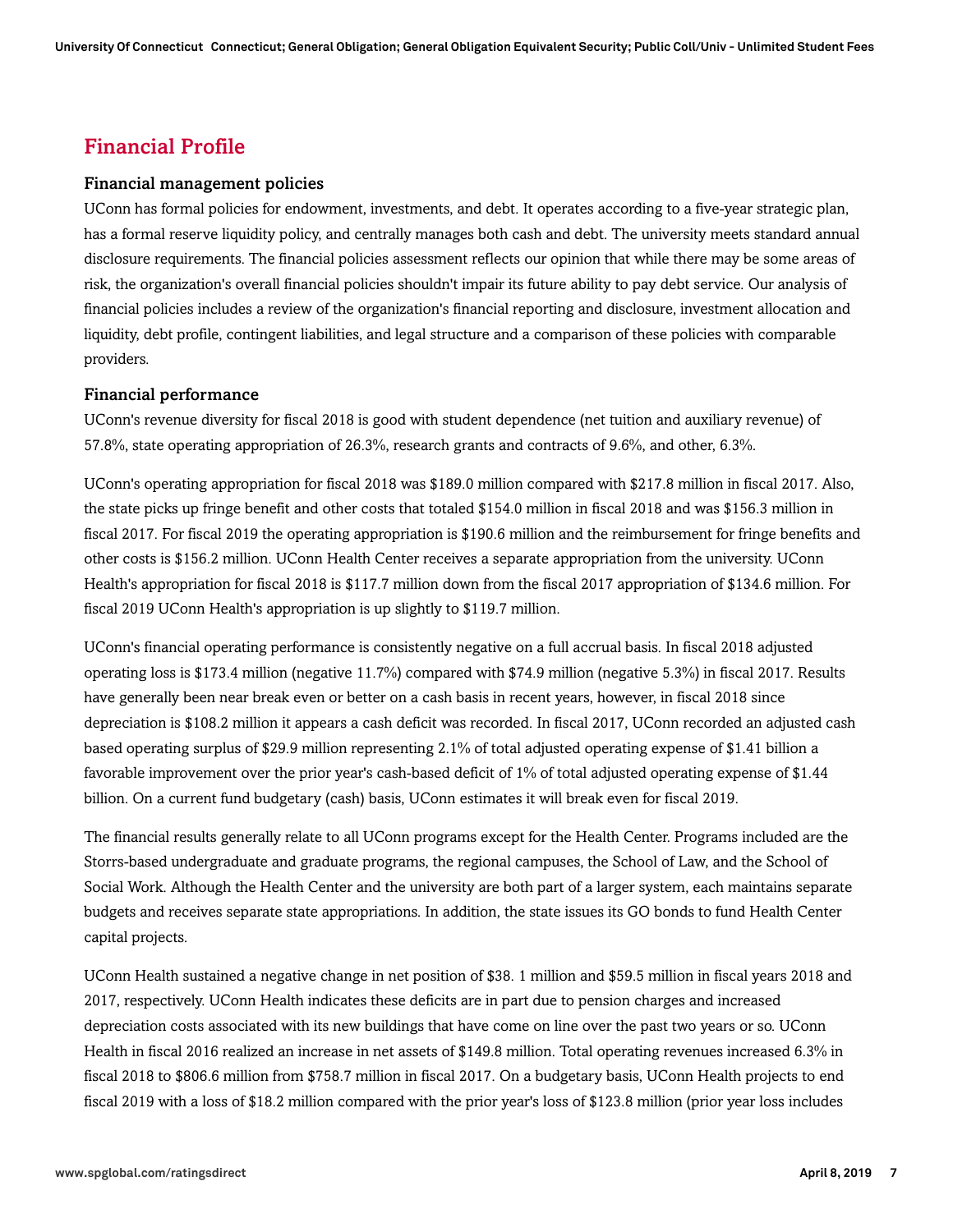GASB 68, 71 and 75 adjustments made for financial reporting purposes and not included in the operating budget).

#### Available resources

As of June 30, 2018, adjusted unrestricted net assets totaled \$192.3 million, down 19% from fiscal 2017's \$237.3 million, equaling only 13.0% of operations and 8.9% of pro forma debt (inclusive of current issuance). However, we believe these numbers may be misleading given that UConn's high pro forma debt service burden of 16.9% is almost all directly covered by the state. If debt directly supported by the state is excluded, the adjusted unrestricted net assets to pro forma debt for fiscal 2018 would be 76.2% up from the prior year's 58.3% but nevertheless still somewhat on the low side for comparably rated institutions.

The university's endowment net assets are held by a separate foundation-University of Connecticut Foundation Inc. As of June 30, 2018, the UConn Foundation endowment pool totaled \$446.5 million and funds held in trust by others totaled \$24.6 million for a total endowment of \$471.1 million. Virtually all of the endowment's net assets are restricted.

Foundation officials raised \$82.5 million in fiscal 2018, \$71.8 million in fiscal 2017 and \$78 million in fiscal 2016. The goal is to increase annual fundraising to \$100 million.

#### Debt and contingent liabilities

In recent years, the university has received significant support from the state through appropriations, matching gifts aimed at increasing endowment, and the issuance of the debt-service-commitment bonds to help rejuvenate the Storrs and Farmington campuses and to a lesser extent the regional campuses.

The state in fiscal 2018 paid \$258.0 million for its debt service commitment on the \$1.7 billion of outstanding UConn 2000 bonds at fiscal year-end 2018. The amount represents more than the lion's share of our estimate of the university's total pro forma maximum annual debt service of approximately \$234.6 million that occurs in fiscal 2019. Management reports its debt service coverage in fiscal 2018 on its \$241.0 million SO-SFR bonds was 7.6x consistent with prior years.

We understand that the university has the need for a new ice hockey arena, which it intends to seek developer interest in, and it may finance this facility through a lease or other funding method that could be approximately \$50 million. We understand there are no definitive additional debt plans at this time, although UConn expects to issue a GO-DSC bond issue in 2020.

We also understand from management that the state is legally responsible for the university's two defined-benefit pension plans: the State Employees' Retirement System (SERS) and the Connecticut Teachers' Retirement System (TRS). UConn follows GASB accounting standards requiring it to report a \$1.0 billion pension liability for fiscal 2018; however, UConn's real obligation is to make annual contributions to the plan that totaled \$72.9 million (SERS) and \$304 thousand (TRS) in fiscal 2018. Pension expense in fiscal 2018 is \$96.1 million.

The state provides other post employee benefits (OPEB) to university employees through the State Employee OPEB Plan (SEOP). UConn under GASB reporting standard No. 75 had to record a \$1.3 billion liability in fiscal 2018 for OPEB, however, the university pays a portion via the state's fringe rate assessment and the state is responsible for funding post-retirement health care and life insurance benefits on a pay-as-you-go basis through an appropriation in the general fund according to UConn management. UConn recognized OPEB expense of \$88.7 million in fiscal 2018.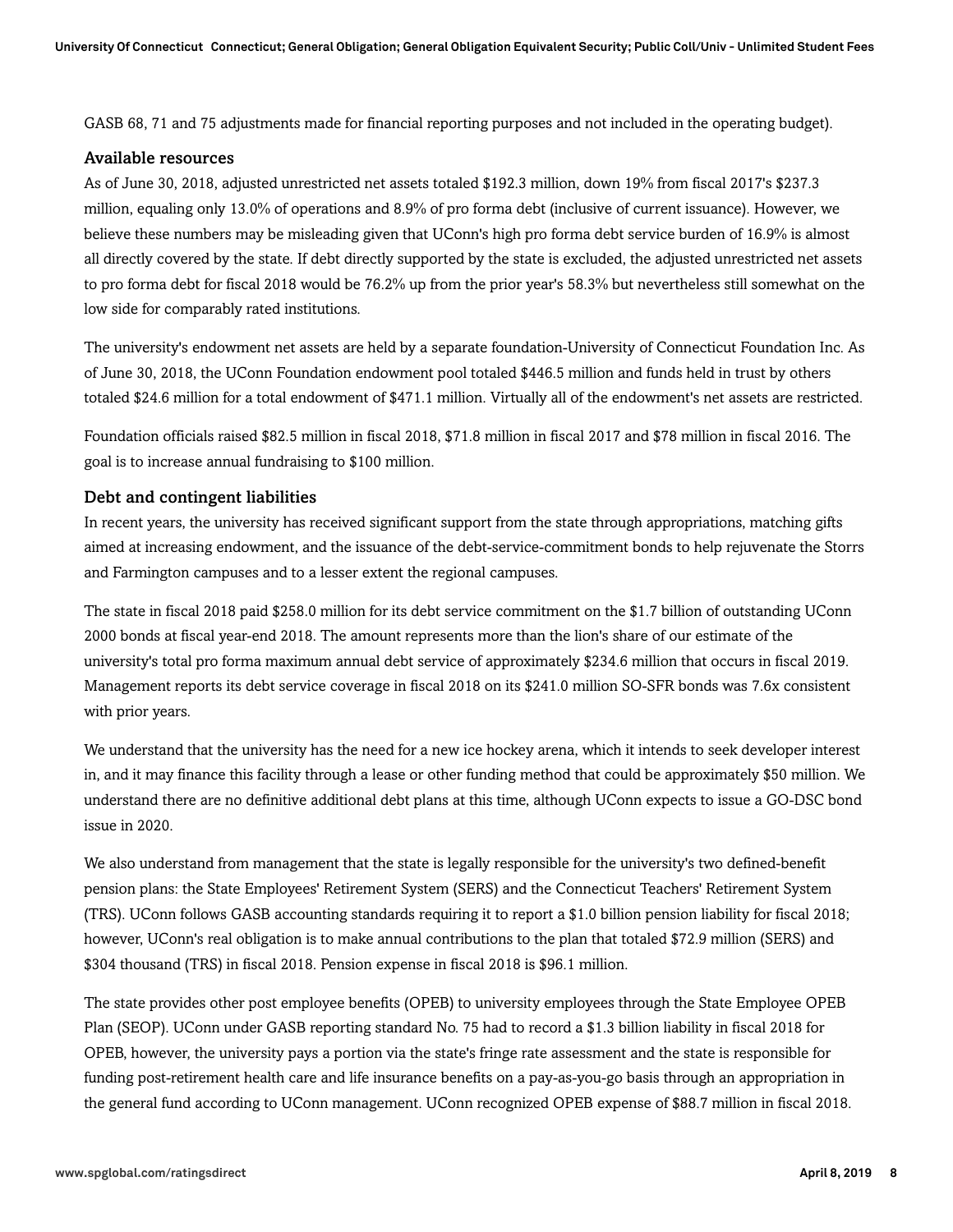#### University of Connecticut\*, Connecticut Enterprise And Financial Statistics

|                                                               | --Fiscal year ended June 30-- |             |           |            | <b>Medians for 'A' rated</b><br>public colleges and<br>universities |            |
|---------------------------------------------------------------|-------------------------------|-------------|-----------|------------|---------------------------------------------------------------------|------------|
|                                                               | 2019                          | 2018        | 2017      | 2016       | 2015                                                                | 2017       |
| <b>Enrollment and demand</b>                                  |                               |             |           |            |                                                                     |            |
| Headcount                                                     | 31,646                        | 31,590      | 31,440    | 31,624     | 31,119                                                              | MNR        |
| Full-time equivalent                                          | 28,287                        | 28,146      | 27,862    | 27,800     | 27,427                                                              | 11,963     |
| Freshman acceptance rate (%)                                  | 48.8                          | 47.8        | 48.8      | 53.2       | 50.0                                                                | 73.4       |
| Freshman matriculation rate (%)                               | 22.0                          | 22.5        | 21.8      | 20.3       | 23.0                                                                | MNR        |
| Undergraduates as a % of total<br>enrollment (%)              | 75.8                          | 75.5        | 75.2      | 74.0       | 73.8                                                                | 83.7       |
| Freshman retention (%)                                        | 93.0                          | 94.0        | 92.0      | 92.0       | 93.0                                                                | 76.1       |
| Graduation rates (six years) (%)                              | 85.0                          | 83.0        | 82.0      | 83.0       | 81.0                                                                | MNR        |
| <b>Income statement</b>                                       |                               |             |           |            |                                                                     |            |
| Adjusted operating revenue<br>(\$000s)                        | N.A.                          | 1.305.756   | 1,338,721 | 1,323,231  | 1,223,075                                                           | <b>MNR</b> |
| Adjusted operating expense<br>(\$000s)                        | N.A.                          | 1,479,200   | 1,413,600 | 1,437,956  | 1,330,567                                                           | MNR        |
| Net adjusted operating income<br>(\$000s)                     | N.A.                          | (173, 444)  | (74, 879) | (114, 725) | (107, 492)                                                          | MNR        |
| Net adjusted operating margin (%)                             | N.A.                          | (11.73)     | (5.30)    | (7.98)     | (8.08)                                                              | (0.86)     |
| Estimated operating gain/loss<br>before depreciation (\$000s) | N.A.                          | (65, 259)   | 29,928    | (15,958)   | (11,502)                                                            | MNR        |
| Change in unrestricted net assets<br>(UNA; \$000s)            | N.A.                          | (1,331,971) | (52, 456) | 27,276     | (560,092)                                                           | MNR        |
| State operating appropriations<br>(\$000s)                    | N.A.                          | 342,987     | 374,113   | 384,747    | 350,699                                                             | MNR        |
| State appropriations to revenue<br>(%)                        | N.A.                          | 26.3        | 27.9      | 29.1       | 28.7                                                                | 22.3       |
| Student dependence (%)                                        | N.A.                          | 57.8        | 54.2      | 52.3       | 52.6                                                                | 54.4       |
| Research dependence (%)                                       | N.A.                          | 9.6         | 11.4      | 12.5       | 12.3                                                                | MNR        |
| Endowment and investment<br>income dependence (%)             | N.A.                          | 0.5         | 0.2       | 0.1        | 0.1                                                                 | 0.7        |
| Debt                                                          |                               |             |           |            |                                                                     |            |
| Outstanding debt (\$000s)                                     | N.A.                          | 1,987,026   | 1,653,885 | 1,469,271  | 1,319,028                                                           | 177,725    |
| Proposed debt (\$000s)                                        | N.A.                          | 239,405     | N.A.      | N.A.       | N.A.                                                                | MNR        |
| Total pro forma debt (\$000s)                                 | N.A.                          | 2,153,486   | N.A.      | N.A.       | N.A.                                                                | MNR        |
| Pro forma MADS                                                | N.A.                          | 234,571     | N.A.      | N.A.       | N.A.                                                                | MNR        |
| Current debt service burden (%)                               | N.A.                          | 14.17       | 13.37     | 11.60      | 11.58                                                               | MNR        |
| Current MADS burden (%)                                       | N.A.                          | 14.69       | 14.61     | 13.21      | 12.54                                                               | 4.45       |
| Pro forma MADS burden (%)                                     | N.A.                          | 15.86       | N.A.      | N.A.       | N.A.                                                                | MNR        |
| <b>Financial resource ratios</b>                              |                               |             |           |            |                                                                     |            |
| Endowment market value (\$000s)                               | N.A.                          | 447,738     | 421,894   | 377,170    | 383,149                                                             | 94,176     |
| Related foundation market value<br>(\$000s)                   | N.A.                          | 24,153      | 24,153    | 23,110     | 22,851                                                              | 120,665    |
| Cash and investments (\$000s)                                 | N.A.                          | 363,145     | 383,517   | 341,826    | 247,612                                                             | MNR        |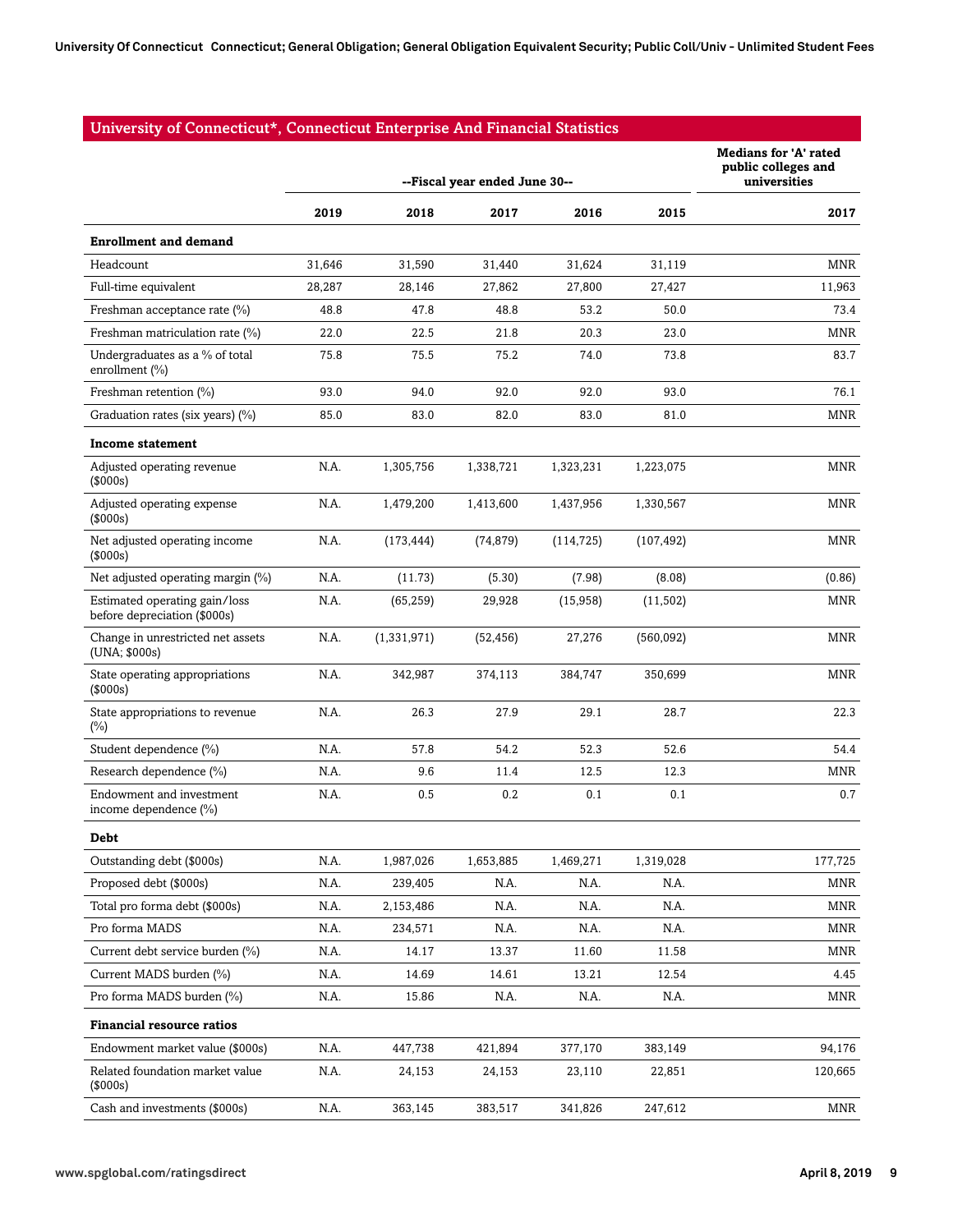#### University of Connecticut\*, Connecticut Enterprise And Financial Statistics (cont.)

|                                                                 | --Fiscal year ended June 30-- |             |            |           | <b>Medians for 'A' rated</b><br>public colleges and<br>universities |            |
|-----------------------------------------------------------------|-------------------------------|-------------|------------|-----------|---------------------------------------------------------------------|------------|
|                                                                 | 2019                          | 2018        | 2017       | 2016      | 2015                                                                | 2017       |
| UNA (\$000s)                                                    | N.A.                          | (1,786,425) | (454, 454) | (401,998) | (429, 274)                                                          | MNR        |
| Adjusted UNA (\$000s)                                           | N.A.                          | 192,341     | 237,319    | 207,127   | 154,052                                                             | <b>MNR</b> |
| Cash and investments to<br>operations $(\%)$                    | N.A.                          | 24.6        | 27.1       | 23.8      | 18.6                                                                | 43.2       |
| Cash and investments to debt (%)                                | N.A.                          | 18.3        | 23.2       | 23.3      | 18.8                                                                | 96.1       |
| Cash and investments to pro<br>forma debt $(\% )$               | N.A.                          | 16.9        | N.A.       | N.A.      | N.A.                                                                | <b>MNR</b> |
| Adjusted UNA to operations (%)                                  | N.A.                          | 13.0        | 16.8       | 14.4      | 11.6                                                                | 30.7       |
| Adjusted UNA plus debt service<br>reserve to debt (%)           | N.A.                          | 9.7         | 14.3       | 14.1      | 11.7                                                                | 66.7       |
| Adjusted UNA plus debt service<br>reserve to pro forma debt (%) | N.A.                          | 8.9         | N.A.       | N.A.      | N.A.                                                                | <b>MNR</b> |
| Average age of plant (years)                                    | N.A.                          | 13.6        | 13.4       | 13.4      | 13.0                                                                | 14.2       |
| OPEB liability to total liabilities<br>$(\%)$                   | N.A.                          | 25.9        | N.A.       | N.A.      | N.A.                                                                | <b>MNR</b> |

N.A.--Not available. MNR--Median not reported. MADS--Maximum annual debt service. Total adjusted operating revenue = unrestricted revenue less realized and unrealized gains/losses and financial aid. Total adjusted operating expense = unrestricted expense plus financial aid expense. Net operating margin =  $100*($ net adjusted operating income/adjusted operating expense). Student dependence =  $100*($ gross tuition revenue + auxiliary revenue) / adjusted operating revenue. Current debt service burden = 100\*(current debt service expense/adjusted operating expenses). Current MADS burden = 100\*(maximum annual debt service expense/adjusted operating expenses). Cash and investments = cash + short-term and long-term investments. Adjusted UNA = Unrestricted net assets + unrestricted net assets of the foundation. Average age of plant = accumulated depreciation/depreciation and amortization expense.

#### Ratings Detail (As Of April 8, 2019)

| University of Connecticut                                                                                                                 |                 |            |
|-------------------------------------------------------------------------------------------------------------------------------------------|-----------------|------------|
| Long Term Rating                                                                                                                          | $A+$ /Stable    | Downgraded |
| <b>Connecticut</b>                                                                                                                        |                 |            |
| University of Connecticut, Connecticut                                                                                                    |                 |            |
| Connecticut (University of Connecticut) spl oblig std fee rev bnds (University of Connecticut) ser 2018A dtd 03/29/2018 due<br>11/15/2047 |                 |            |
| Long Term Rating                                                                                                                          | $A+$ /Stable    | Downgraded |
| Connecticut (University of Connecticut) USF (BAM) (SECMKT)                                                                                |                 |            |
| <b>Unenhanced Rating</b>                                                                                                                  | A+(SPUR)/Stable | Downgraded |
| Connecticut (University of Connecticut) (BAM) (SECMKT)                                                                                    |                 |            |
| <b>Unenhanced Rating</b>                                                                                                                  | A+(SPUR)/Stable | Downgraded |
| Connecticut (Univ of Connecticut) spl oblig stud fee                                                                                      |                 |            |
| Long Term Rating                                                                                                                          | $A+$ /Stable    | Downgraded |
| <b>University of Connecticut, Connecticut</b>                                                                                             |                 |            |
| Connecticut                                                                                                                               |                 |            |
| Connecticut (University of Connecticut) GO                                                                                                |                 |            |
| Long Term Rating                                                                                                                          | $A+$ /Stable    | Downgraded |
| Connecticut (University of Connecticut) GO (AGM)                                                                                          |                 |            |
| <b>Unenhanced Rating</b>                                                                                                                  | A+(SPUR)/Stable | Downgraded |
| Connecticut (University of Connecticut) GO (AGM) (SEC MKT)                                                                                |                 |            |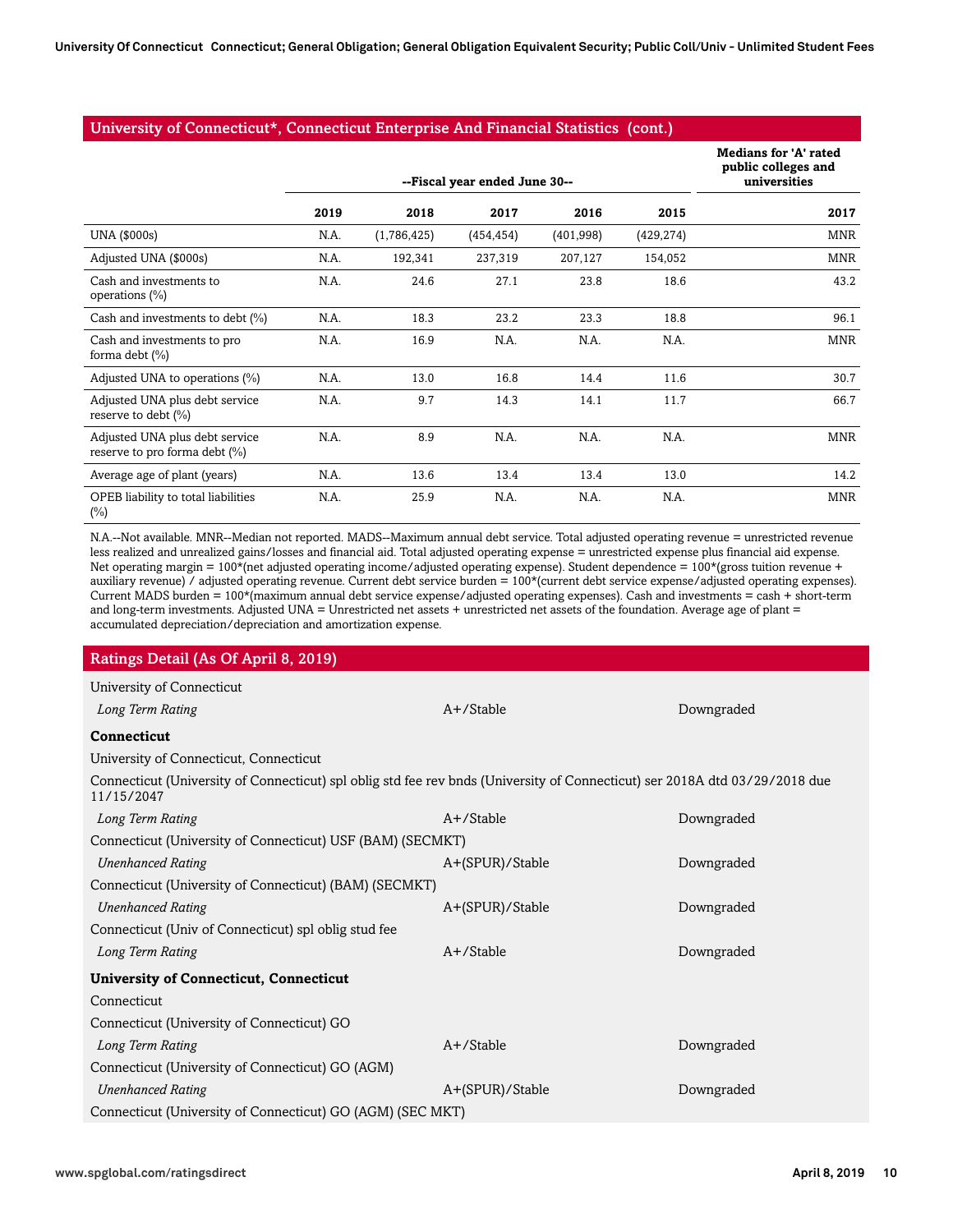| Ratings Detail (As Of April 8, 2019) (cont.)                                                                                          |                 |            |
|---------------------------------------------------------------------------------------------------------------------------------------|-----------------|------------|
| <b>Unenhanced Rating</b>                                                                                                              | A+(SPUR)/Stable | Downgraded |
| University of Connecticut GO (BAM) (SECMKT)                                                                                           |                 |            |
| <b>Unenhanced Rating</b>                                                                                                              | A+(SPUR)/Stable | Downgraded |
| University of Connecticut (Connecticut) GO                                                                                            |                 |            |
| Long Term Rating                                                                                                                      | A+/Stable       | Downgraded |
| University of Connecticut (Connecticut) GO                                                                                            |                 |            |
| Long Term Rating                                                                                                                      | A+/Stable       | Downgraded |
| University of Connecticut (Connecticut) GO                                                                                            |                 |            |
| Long Term Rating                                                                                                                      | A+/Stable       | Downgraded |
| University of Connecticut (Connecticut) GOEQUIV                                                                                       |                 |            |
| Long Term Rating                                                                                                                      | A+/Stable       | Downgraded |
| University of Connecticut (Connecticut) GOEQUIV                                                                                       |                 |            |
| Long Term Rating                                                                                                                      | $A+$ /Stable    | Downgraded |
| University of Connecticut (Connecticut) GO                                                                                            |                 |            |
| <b>Unenhanced Rating</b>                                                                                                              | A+(SPUR)/Stable | Downgraded |
| University of Connecticut (Connecticut) GO bnds (Connecticut) ser 2016 A due 03/15/2019-2036                                          |                 |            |
| <b>Unenhanced Rating</b>                                                                                                              | A+(SPUR)/Stable | Downgraded |
| University of Connecticut (Connecticut) GO Debt service commitment (University of Connecticut) ser 2018A due<br>04/18/2019-2036, 2038 |                 |            |
| <b>Unenhanced Rating</b>                                                                                                              | A+(SPUR)/Stable | Downgraded |
| University of Connecticut (Connecticut) GO Debt service commitment (University of Connecticut) ser 2018A due<br>04/18/2019-2036, 2038 |                 |            |
| <b>Unenhanced Rating</b>                                                                                                              | A+(SPUR)/Stable | Downgraded |
| University of Connecticut (Connecticut) GO (AGM)                                                                                      |                 |            |
| <b>Unenhanced Rating</b>                                                                                                              | A+(SPUR)/Stable | Downgraded |
| University of Connecticut (Connecticut) GO (AGM)                                                                                      |                 |            |
| <b>Unenhanced Rating</b>                                                                                                              | A+(SPUR)/Stable | Downgraded |
| University of Connecticut (Connecticut) GO (AGM) (SECMKT)                                                                             |                 |            |
| <b>Unenhanced Rating</b>                                                                                                              | A+(SPUR)/Stable | Downgraded |
| University of Connecticut (Connecticut) GO (AGM) (SECMKT)                                                                             |                 |            |
| <b>Unenhanced Rating</b>                                                                                                              | A+(SPUR)/Stable | Downgraded |
| University of Connecticut (Connecticut) GO (BAM) (SECMKT)                                                                             |                 |            |
| <b>Unenhanced Rating</b>                                                                                                              | A+(SPUR)/Stable | Downgraded |
| University of Connecticut (Connecticut) GO (BAM) (SECMKT)                                                                             |                 |            |
| <b>Unenhanced Rating</b>                                                                                                              | A+(SPUR)/Stable | Downgraded |
| Univ of Connecticut (Connecticut) GOEQUIV                                                                                             |                 |            |
| Long Term Rating                                                                                                                      | A+/Stable       | Downgraded |
| <b>Univ of Connecticut GO</b>                                                                                                         |                 |            |
| <b>Unenhanced Rating</b>                                                                                                              | A+(SPUR)/Stable | Downgraded |
| Many issues are enhanced by bond insurance.                                                                                           |                 |            |